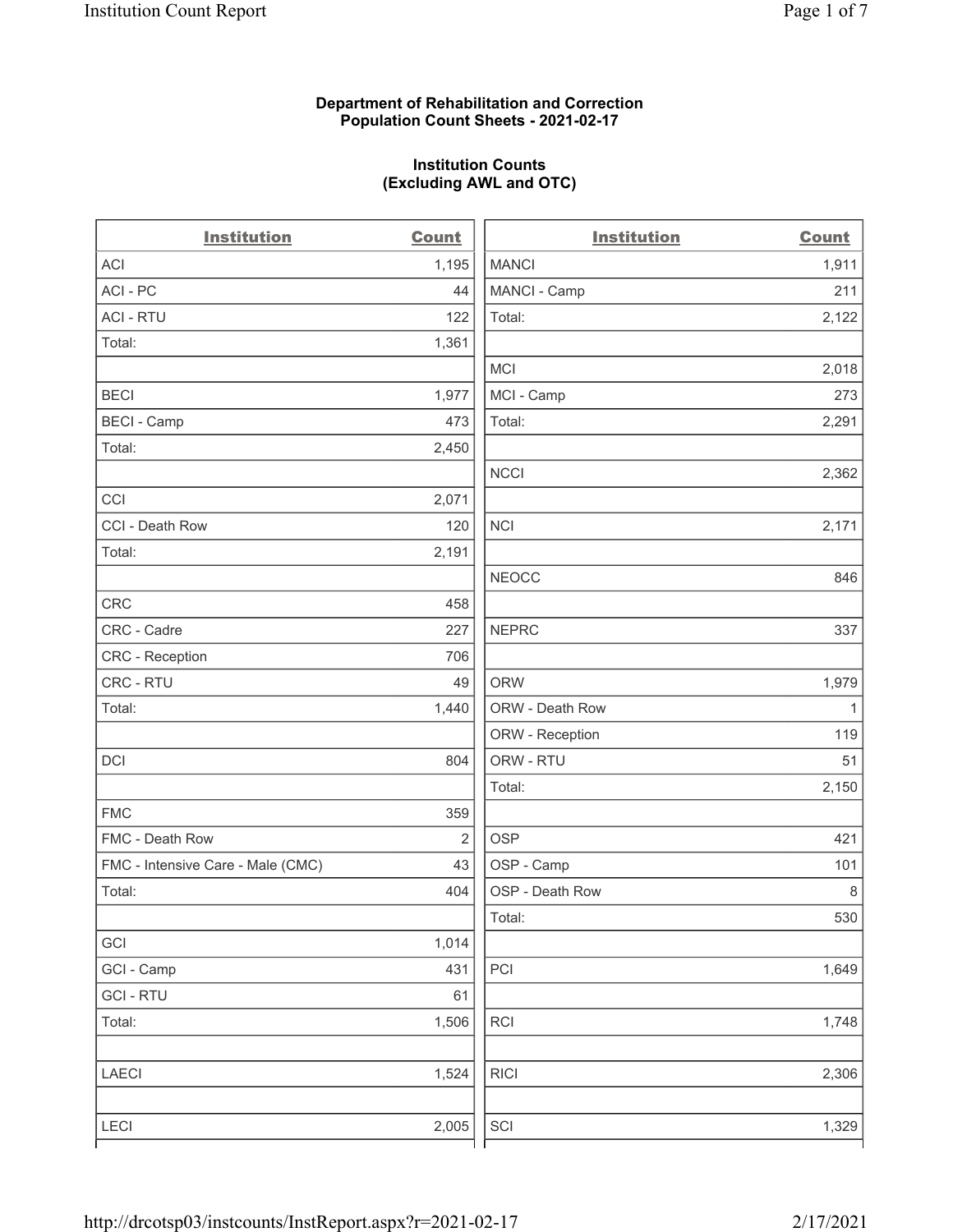|                          |       |                | <b>Total Population:</b> | 43,420 |
|--------------------------|-------|----------------|--------------------------|--------|
|                          |       |                |                          |        |
|                          |       | Total:         |                          | 1,150  |
|                          |       | <b>WCI-RTU</b> |                          | 31     |
|                          |       | <b>WCI</b>     |                          | 1,119  |
| Total:                   | 2,114 |                |                          |        |
| MACI - Minimum           | 1,165 | Total:         |                          | 816    |
| <b>MACI</b>              | 949   | TOCI - PC      |                          | 136    |
|                          |       | <b>TOCI</b>    |                          | 680    |
| Total:                   | 1,241 |                |                          |        |
| <b>LORCI - Reception</b> | 199   | Total:         |                          | 1,317  |
| <b>LORCI - Cadre</b>     | 177   | TCI - Camp     |                          | 307    |
| LORCI                    | 865   | <b>TCI</b>     |                          | 1,010  |
|                          | 1,924 | Total:         |                          | 1,149  |
| LOCI                     |       | SOCF - RTU     |                          | 2      |
| Total:                   | 2,188 | <b>SOCF</b>    |                          | 1,147  |
| LECI - Camp              | 183   |                |                          |        |
|                          |       |                |                          |        |

\* The Total Population includes 30 Offenders with Reason Codes 30 & 31. \*\* The Total Population includes 34 Offenders with Reason Code 0A.

# Male Population by Security Level (Include AWL and Exclude OTC)

| <b>Security Level</b>  |                   | <b>Body</b> | AWL          | $(-OTC)$ | <b>Total</b> |
|------------------------|-------------------|-------------|--------------|----------|--------------|
| Total Level E          |                   | 907         | 4            | 4        | 907          |
| Total Level 4          |                   | 1,308       | 5            | 4        | 1,309        |
| Total Level 3          |                   | 9,459       | 98           | 88       | 9,469        |
| Total Level 2          |                   | 14,754      | 115          | 95       | 14,774       |
| Total Level 1          |                   | 13,484      | 78           | 53       | 13,509       |
| <b>Total Death Row</b> |                   | 134         | $\mathbf{0}$ | $\Omega$ | 134          |
|                        | <b>Total Male</b> | 40,046      | 300          | 244      | 40,102       |

#### Female Population by Institution (Include AWL and Exclude OTC)

| <b>Institution</b>     | <b>Body</b> | <b>AWL</b> | $(-OTC)$ | <b>Total</b> |
|------------------------|-------------|------------|----------|--------------|
| DCI                    | 803         |            | 4        | 803          |
| <b>FMC</b>             | 9           |            |          |              |
| <b>NEPRC</b>           | 337         |            |          | 338          |
| ORW                    | 1,979       | 15         | 8        | 1,986        |
| <b>ORW</b> - Death Row |             |            |          |              |
|                        |             |            |          |              |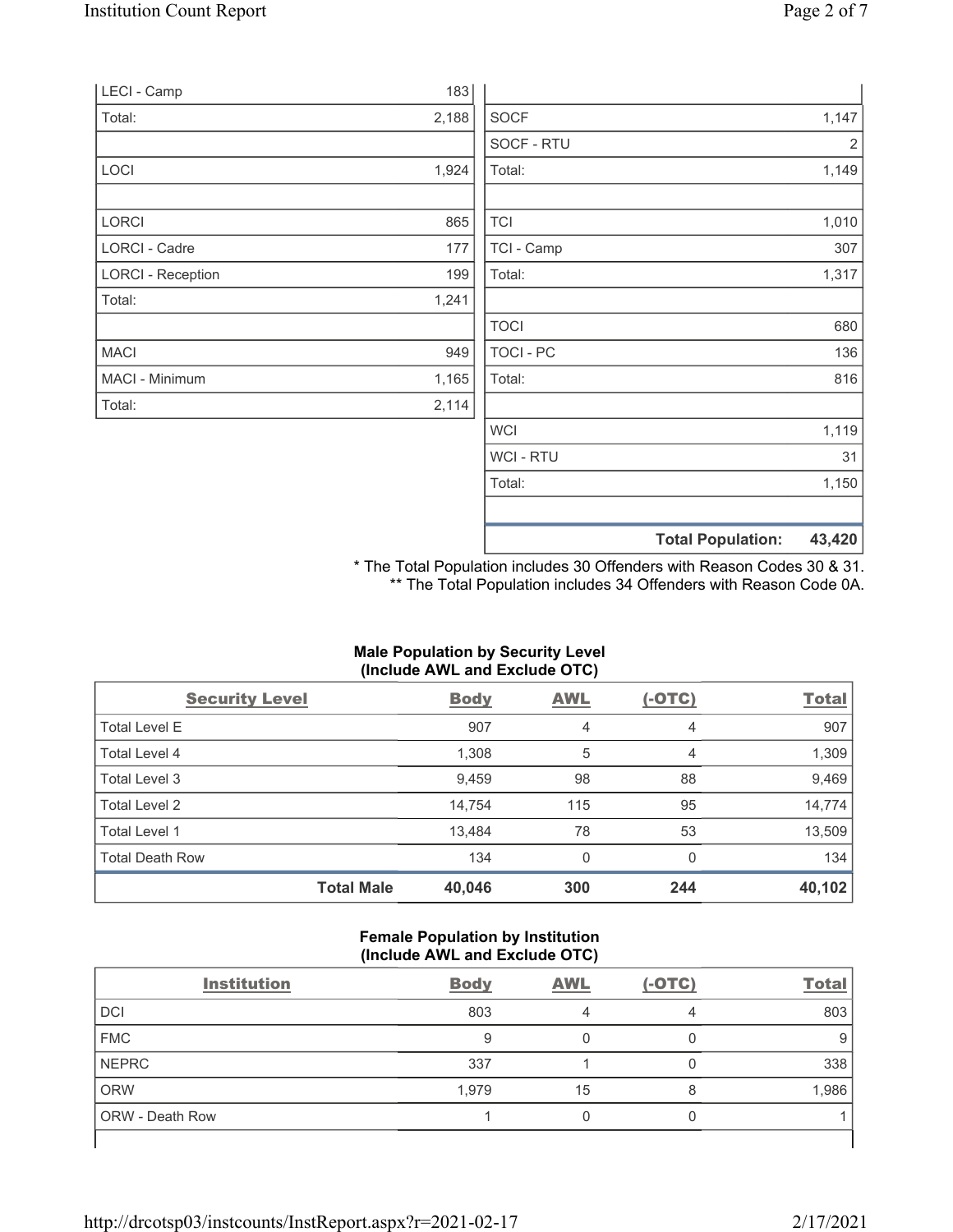| <b>ORW</b> - Reception |                          | 119    |     |     | 119    |
|------------------------|--------------------------|--------|-----|-----|--------|
| ORW - RTU              |                          | 51     |     |     | 51     |
|                        | <b>Total Female</b>      | 3,299  | 20  | 12  | 3,307  |
|                        |                          |        |     |     |        |
|                        | <b>Total Population:</b> | 43,345 | 320 | 256 | 43,409 |

# Male Population by Institution: Security Level 5 and E (Include AWL and Exclude OTC)

| <b>Institution</b>   |                      | <b>Body</b>      | <b>AWL</b>              | $(-OTC)$            | <b>Total</b>     |
|----------------------|----------------------|------------------|-------------------------|---------------------|------------------|
| CCI                  |                      | 1                | $\mathsf 0$             | $\mathsf{O}\xspace$ | 1                |
| CRC                  |                      | $\mathbf{1}$     | $\mathsf 0$             | $\mathsf 0$         | $\mathbf{1}$     |
| CRC - Reception      |                      | $\mathbf{1}$     | $\mathsf 0$             | $\mathsf 0$         | $\mathbf{1}$     |
| CRC - RTU            |                      | 5                | $\mathsf 0$             | $\mathsf{O}\xspace$ | 5                |
| <b>FMC</b>           |                      | 2                | $\mathsf{O}\xspace$     | $\mathsf 0$         | $\sqrt{2}$       |
| LAECI                |                      | 6                | $\mathsf 0$             | $\mathsf 0$         | $\,6\,$          |
| LECI                 |                      | $\boldsymbol{9}$ | $\mathsf 0$             | $\mathsf{O}\xspace$ | $\boldsymbol{9}$ |
| LOCI                 |                      | 1                | $\mathsf{O}\xspace$     | $\mathsf 0$         | $\mathbf{1}$     |
| LORCI                |                      | 1                | $\mathsf 0$             | $\mathsf{O}\xspace$ | 1                |
| <b>LORCI - Cadre</b> |                      | 1                | $\mathsf 0$             | $\mathbf 0$         | $\mathbf{1}$     |
| <b>MACI</b>          |                      | 22               | $\mathsf 0$             | $\mathsf 0$         | 22               |
| <b>MANCI</b>         |                      | 25               | $\mathsf 0$             | $\mathsf 0$         | 25               |
| <b>NEOCC</b>         |                      | 10               | $\mathsf 0$             | $\mathbf 0$         | 10               |
| <b>OSP</b>           |                      | 174              | 1                       | 1                   | 174              |
| <b>RCI</b>           |                      | 19               | $\mathsf 0$             | $\mathsf{O}\xspace$ | 19               |
| <b>SOCF</b>          |                      | 514              | $\sqrt{3}$              | $\sqrt{3}$          | 514              |
| <b>TCI</b>           |                      | $\overline{2}$   | $\mathbf 0$             | $\mathsf{O}\xspace$ | $\overline{2}$   |
| <b>TOCI</b>          |                      | 104              | $\mathsf 0$             | $\mathsf 0$         | 104              |
| <b>TOCI - PC</b>     |                      | 1                | $\mathsf 0$             | $\mathsf 0$         | $\mathbf{1}$     |
| <b>WCI</b>           |                      | $\overline{2}$   | $\mathsf 0$             | $\mathsf{O}\xspace$ | $\sqrt{2}$       |
| WCI - RTU            |                      | $\,6\,$          | $\mathsf 0$             | $\mathbf 0$         | $\,6\,$          |
|                      | <b>Total Level 5</b> | 907              | $\overline{\mathbf{4}}$ | 4                   | 907              |

# Male Population by Institution: Security Level 4 (Include AWL and Exclude OTC)

| <b>Institution</b> | <b>Body</b> | <b>AWL</b> | $(-OTC)$ | <b>Total</b> |
|--------------------|-------------|------------|----------|--------------|
| <b>ACI</b>         |             |            |          | 6            |
| CRC                |             |            |          |              |
| CRC - Reception    |             |            |          |              |
| <b>CRC - RTU</b>   | 10          |            |          | 10           |
|                    |             |            |          |              |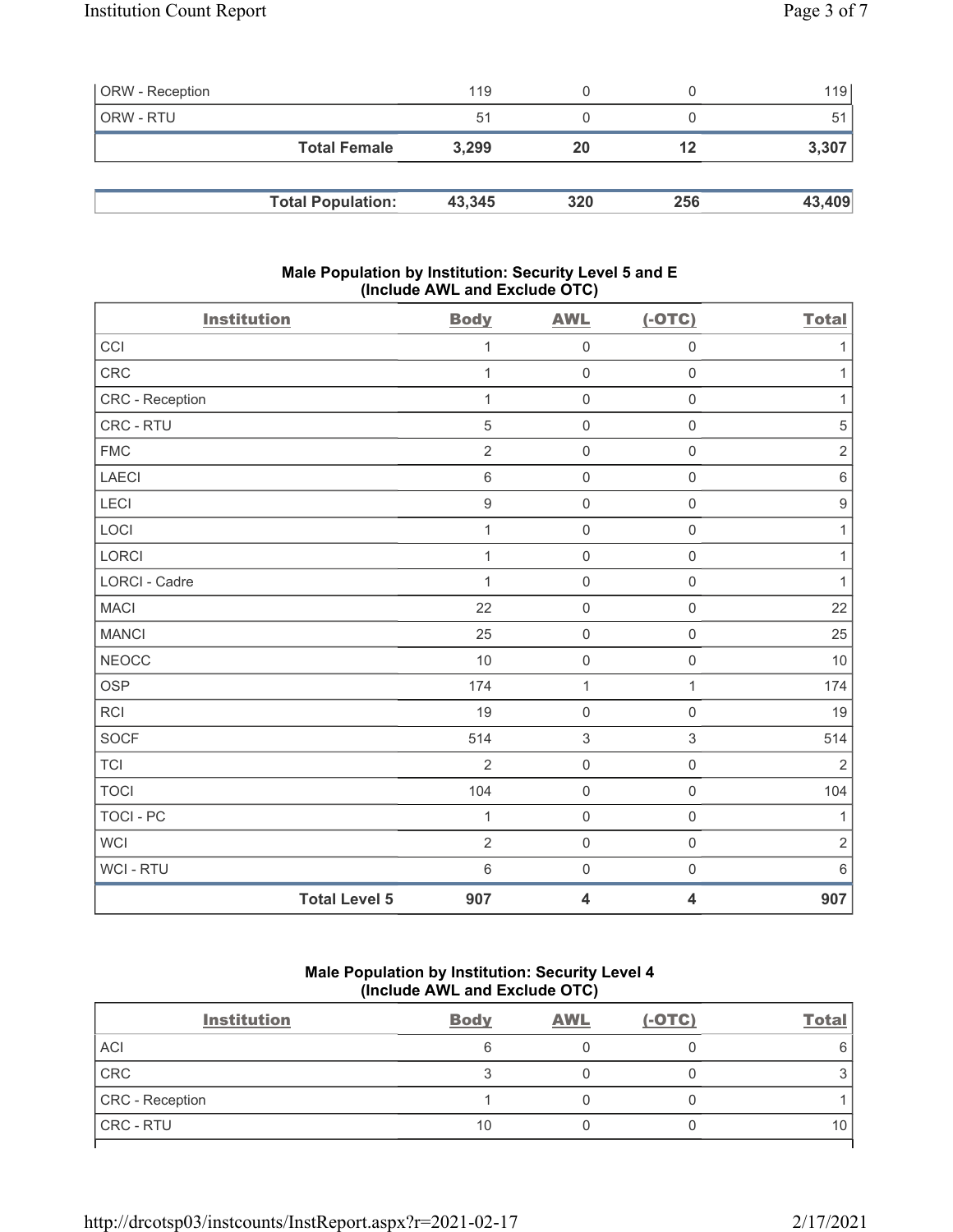| FMC - Intensive Care - Male (CMC) |       | 0            | $\Omega$ |       |
|-----------------------------------|-------|--------------|----------|-------|
| LOCI                              |       | 0            | O        |       |
| <b>LORCI</b>                      | 2     |              |          | 2     |
| <b>LORCI - Reception</b>          |       | $\mathbf{0}$ | O        |       |
| <b>MACI</b>                       | 15    | $\Omega$     |          | 15    |
| <b>OSP</b>                        | 210   | $\mathbf{0}$ | 0        | 210   |
| <b>SOCF</b>                       | 527   | 3            | 3        | 527   |
| SOCF - RTU                        | 2     | $\mathbf{0}$ | O        | 2     |
| <b>TOCI</b>                       | 509   |              | O        | 510   |
| TOCI - PC                         | 14    | $\mathbf 0$  | 0        | 14    |
| <b>WCI</b>                        |       | $\Omega$     | O        |       |
| WCI - RTU                         | 5     | $\Omega$     | U        | 5     |
| <b>Total Level 4</b>              | 1,308 | 5            | 4        | 1,309 |

# Male Population by Institution: Security Level 3 (Include AWL and Exclude OTC)

| <b>Institution</b>       | <b>Body</b>    | <b>AWL</b>          | $(-OTC)$            | <b>Total</b>   |
|--------------------------|----------------|---------------------|---------------------|----------------|
| ACI                      | 19             | $\mathsf 0$         | $\mathsf 0$         | 19             |
| ACI-PC                   | $\,8\,$        | $\mathsf{O}\xspace$ | $\mathsf 0$         | $\,8\,$        |
| <b>ACI - RTU</b>         | 1              | $\mathsf 0$         | $\mathsf 0$         | 1              |
| <b>BECI</b>              | 16             | $\mathsf 0$         | $\mathsf{O}\xspace$ | 16             |
| CCI                      | 21             | $\mathsf{O}\xspace$ | $\mathsf{O}\xspace$ | 21             |
| CRC                      | 351            | 11                  | 11                  | 351            |
| CRC - Cadre              | $\overline{5}$ | $\mathsf 0$         | $\mathsf{O}\xspace$ | $\sqrt{5}$     |
| CRC - Reception          | 607            | 12                  | 11                  | 608            |
| CRC - RTU                | 33             | $\mathsf{O}\xspace$ | $\mathsf{O}\xspace$ | 33             |
| <b>FMC</b>               | $\overline{4}$ | $\mathsf 0$         | $\mathsf 0$         | $\overline{4}$ |
| GCI                      | $\sqrt{5}$     | $\mathsf 0$         | $\mathsf 0$         | $\mathbf 5$    |
| LAECI                    | 30             | 1                   | 1                   | 30             |
| <b>LECI</b>              | 1,226          | $\sqrt{3}$          | $\mathsf 0$         | 1,229          |
| LOCI                     | 18             | $\mathbf 0$         | $\mathsf 0$         | 18             |
| <b>LORCI</b>             | 346            | 29                  | 29                  | 346            |
| <b>LORCI - Cadre</b>     | 57             | $\mathbf 0$         | $\mathsf{O}\xspace$ | 57             |
| <b>LORCI - Reception</b> | 42             | $\overline{2}$      | $\overline{2}$      | 42             |
| <b>MACI</b>              | 761            | $\overline{7}$      | $\overline{7}$      | 761            |
| <b>MANCI</b>             | 1,610          | 14                  | 12                  | 1,612          |
| <b>MCI</b>               | 27             | $\mathbf 0$         | $\mathsf 0$         | 27             |
| <b>NCCI</b>              | 35             | $\mathsf 0$         | $\mathsf{O}\xspace$ | 35             |
| <b>NCI</b>               | 38             | $\mathsf 0$         | $\mathsf 0$         | 38             |
| <b>NEOCC</b>             | 682            | $\sqrt{2}$          | $\mathbf{1}$        | 683            |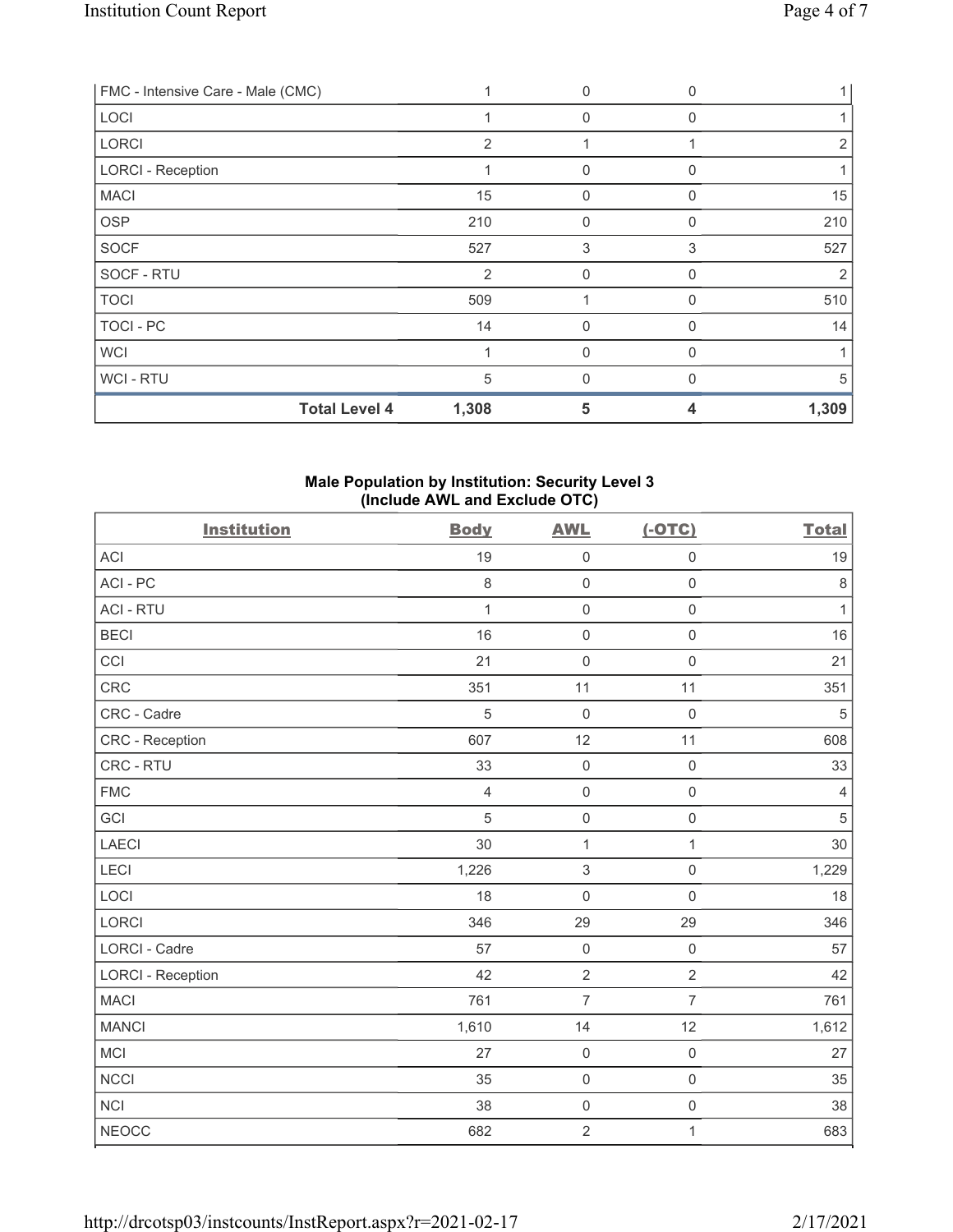|             | <b>Total Level 3</b> | 9,459 | 98                        | 88           | 9,469 |
|-------------|----------------------|-------|---------------------------|--------------|-------|
| WCI - RTU   |                      | 16    | $\mathbf{0}$              | $\Omega$     | 16    |
| <b>WCI</b>  |                      | 970   | $\sqrt{5}$                | 5            | 970   |
| TOCI - PC   |                      | 61    | $\mathbf 0$               | $\mathbf{0}$ | 61    |
| <b>TOCI</b> |                      | 49    | 0                         | 0            | 49    |
| TCI - Camp  |                      |       | 0                         | 0            | 1     |
| <b>TCI</b>  |                      | 791   | $\ensuremath{\mathsf{3}}$ | 2            | 792   |
| <b>SOCF</b> |                      | 106   | 1                         | 0            | 107   |
| SCI         |                      | 58    | 0                         | 0            | 58    |
| <b>RICI</b> |                      | 22    | 0                         | $\mathbf 0$  | 22    |
| <b>RCI</b>  |                      | 1,385 | 6                         | 6            | 1,385 |
| PCI         |                      | 47    | 2                         |              | 48    |
| OSP         |                      | 11    | $\mathbf 0$               | $\mathbf{0}$ | 11    |

#### Male Population by Institution: Security Level 2 (Include AWL and Exclude OTC)

| <b>Institution</b>                | <b>Body</b>  | <b>AWL</b>          | $(-OTC)$            | <b>Total</b> |
|-----------------------------------|--------------|---------------------|---------------------|--------------|
| <b>ACI</b>                        | 631          | $\mathbf 1$         | 1                   | 631          |
| ACI-PC                            | 26           | $\mathbf 0$         | $\mathsf{O}\xspace$ | 26           |
| <b>ACI - RTU</b>                  | 92           | $\mathbf 0$         | $\mathsf{O}\xspace$ | 92           |
| <b>BECI</b>                       | 1,219        | 13                  | 11                  | 1,221        |
| CCI                               | 1,586        | $6\,$               | 5                   | 1,587        |
| CRC                               | 25           | $\overline{2}$      | $\overline{2}$      | 25           |
| CRC - Cadre                       | 213          | $\mathsf{O}\xspace$ | $\mathsf 0$         | 213          |
| CRC - Reception                   | 48           | 5                   | 5                   | 48           |
| CRC - RTU                         | $\mathbf{1}$ | $\mathbf 0$         | $\mathsf 0$         | $\mathbf{1}$ |
| DCI                               | $\mathbf{1}$ | $\mathsf{O}\xspace$ | $\mathsf 0$         | $\mathbf{1}$ |
| <b>FMC</b>                        | 11           | $\mathbf{1}$        | $\mathsf{O}\xspace$ | 12           |
| FMC - Intensive Care - Male (CMC) | 15           | $\mathsf{O}\xspace$ | $\mathsf 0$         | 15           |
| GCI                               | 435          | $\mathfrak{S}$      | $\overline{2}$      | 436          |
| GCI - Camp                        | 3            | $\mathbf 0$         | $\mathsf{O}\xspace$ | 3            |
| <b>GCI-RTU</b>                    | 53           | $\mathbf 0$         | $\mathbf 0$         | 53           |
| <b>LAECI</b>                      | 839          | 10                  | 10                  | 839          |
| LECI                              | 759          | 10                  | $\overline{7}$      | 762          |
| LOCI                              | 958          | 3                   | $\overline{2}$      | 959          |
| <b>LORCI</b>                      | 297          | 16                  | 16                  | 297          |
| <b>LORCI - Cadre</b>              | 103          | $\mathbf 0$         | $\mathbf 0$         | 103          |
| <b>LORCI - Reception</b>          | 105          | $\mathsf{O}\xspace$ | $\mathsf{O}\xspace$ | 105          |
| <b>MACI</b>                       | 151          | $\mathbf{1}$        | 1                   | 151          |
| <b>MANCI</b>                      | 252          | $\overline{5}$      | 3                   | 254          |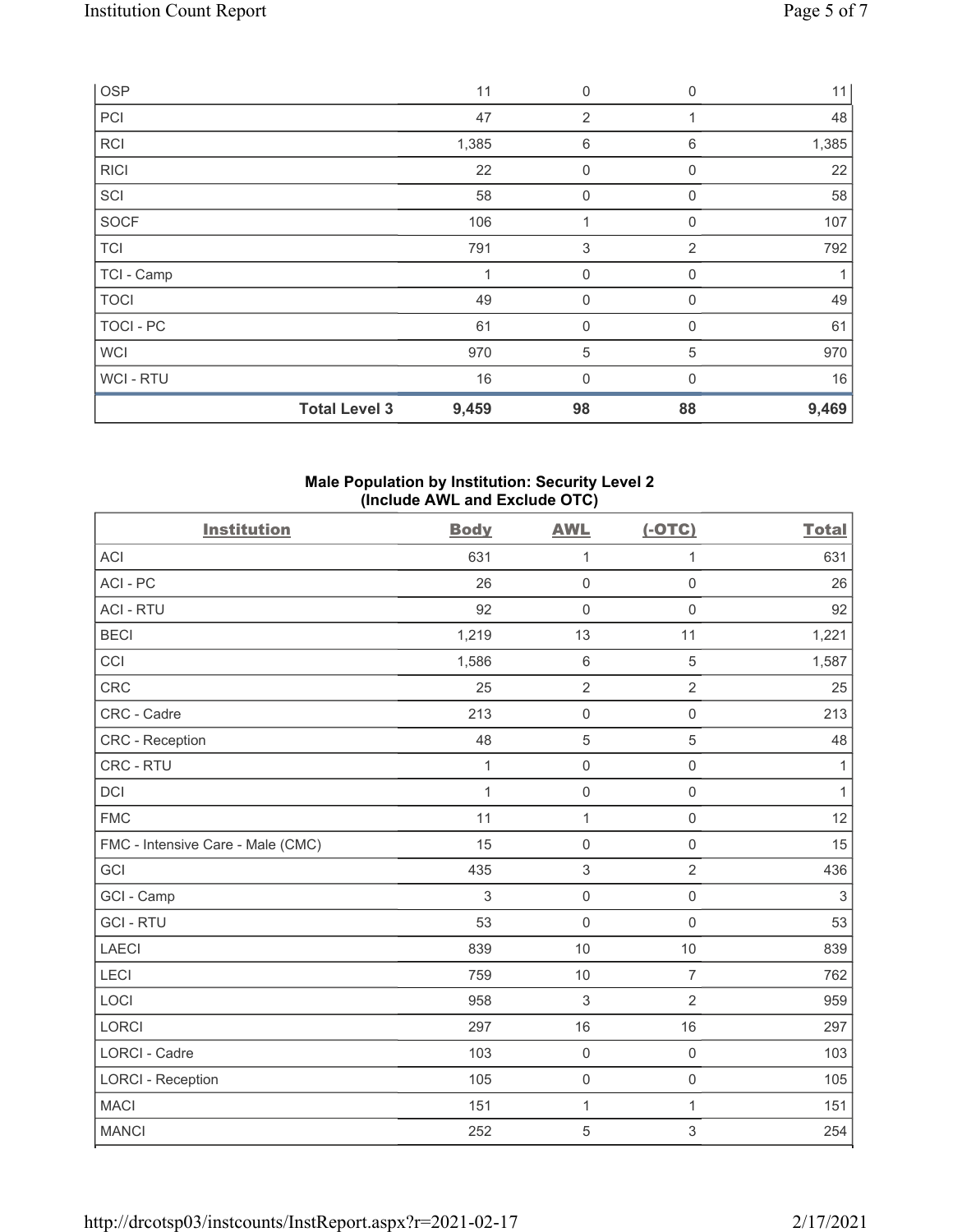|              | <b>Total Level 2</b> | 14,754 | 115            | 95             | 14,774 |
|--------------|----------------------|--------|----------------|----------------|--------|
| <b>WCI</b>   |                      | 146    | 0              | $\mathbf{0}$   | 146    |
| TOCI - PC    |                      | 57     | 0              | $\mathbf 0$    | 57     |
| <b>TOCI</b>  |                      | 17     | $\mathbf 0$    | 0              | 17     |
| <b>TCI</b>   |                      | 121    | $\mathbf 0$    | $\mathbf 0$    | 121    |
| SCI          |                      | 777    | $\mathbf 5$    | 5              | 777    |
| <b>RICI</b>  |                      | 1,214  | $9\,$          | 8              | 1,215  |
| <b>RCI</b>   |                      | 344    | 3              | $\overline{2}$ | 345    |
| PCI          |                      | 748    | 8              | 4              | 752    |
| <b>NEOCC</b> |                      | 154    | 1              | 1              | 154    |
| <b>NCI</b>   |                      | 1,184  | 4              | 3              | 1,185  |
| <b>NCCI</b>  |                      | 823    | $\overline{4}$ | 4              | 823    |
| <b>MCI</b>   |                      | 1,346  | 5              | 3              | 1,348  |

#### Male Population by Institution: Security Level 1 (Include AWL and Exclude OTC)

| <b>Institution</b>                | <b>Body</b> | <b>AWL</b>          | $(-OTC)$            | <b>Total</b>     |
|-----------------------------------|-------------|---------------------|---------------------|------------------|
| <b>ACI</b>                        | 538         | 1                   | $\mathsf 0$         | 539              |
| ACI-PC                            | 10          | $\mathbf 0$         | $\mathsf 0$         | 10               |
| <b>ACI - RTU</b>                  | 29          | $\mathsf{O}\xspace$ | $\mathbf 0$         | 29               |
| <b>BECI</b>                       | 741         | 3                   | 3                   | 741              |
| <b>BECI - Camp</b>                | 472         | $\mathsf{O}\xspace$ | $\mathsf 0$         | 472              |
| CCI                               | 462         | $\mathbf 0$         | $\mathsf 0$         | 462              |
| CRC                               | 19          | $\mathbf 0$         | $\mathsf{O}\xspace$ | 19               |
| CRC - Cadre                       | 9           | $\mathbf 0$         | $\mathsf{O}\xspace$ | $\boldsymbol{9}$ |
| <b>CRC</b> - Reception            | 44          | 5                   | $\sqrt{5}$          | 44               |
| <b>FMC</b>                        | 332         | $\,6\,$             | $\sqrt{3}$          | 335              |
| FMC - Intensive Care - Male (CMC) | 27          | $\mathbf 0$         | $\mathsf{O}\xspace$ | 27               |
| GCI                               | 574         | $\overline{7}$      | $\sqrt{5}$          | 576              |
| GCI - Camp                        | 428         | $\mathbf 0$         | $\mathsf{O}\xspace$ | 428              |
| <b>GCI-RTU</b>                    | 8           | $\mathbf 0$         | $\mathsf 0$         | 8                |
| <b>LAECI</b>                      | 648         | $\,6\,$             | $\sqrt{5}$          | 649              |
| LECI                              | 11          | $\mathbf 0$         | $\mathsf{O}\xspace$ | 11               |
| LECI - Camp                       | 183         | $\mathbf 0$         | $\mathbf 0$         | 183              |
| LOCI                              | 946         | $\overline{2}$      | $\mathbf 0$         | 948              |
| <b>LORCI</b>                      | 219         | 5                   | $\sqrt{5}$          | 219              |
| <b>LORCI - Cadre</b>              | 16          | $\mathbf 0$         | $\mathsf 0$         | 16               |
| <b>LORCI - Reception</b>          | 51          | $\mathbf 0$         | $\mathbf 0$         | 51               |
| MACI - Minimum                    | 1,165       | 12                  | 11                  | 1,166            |
| <b>MANCI</b>                      | 24          | $\mathbf 0$         | 0                   | 24               |